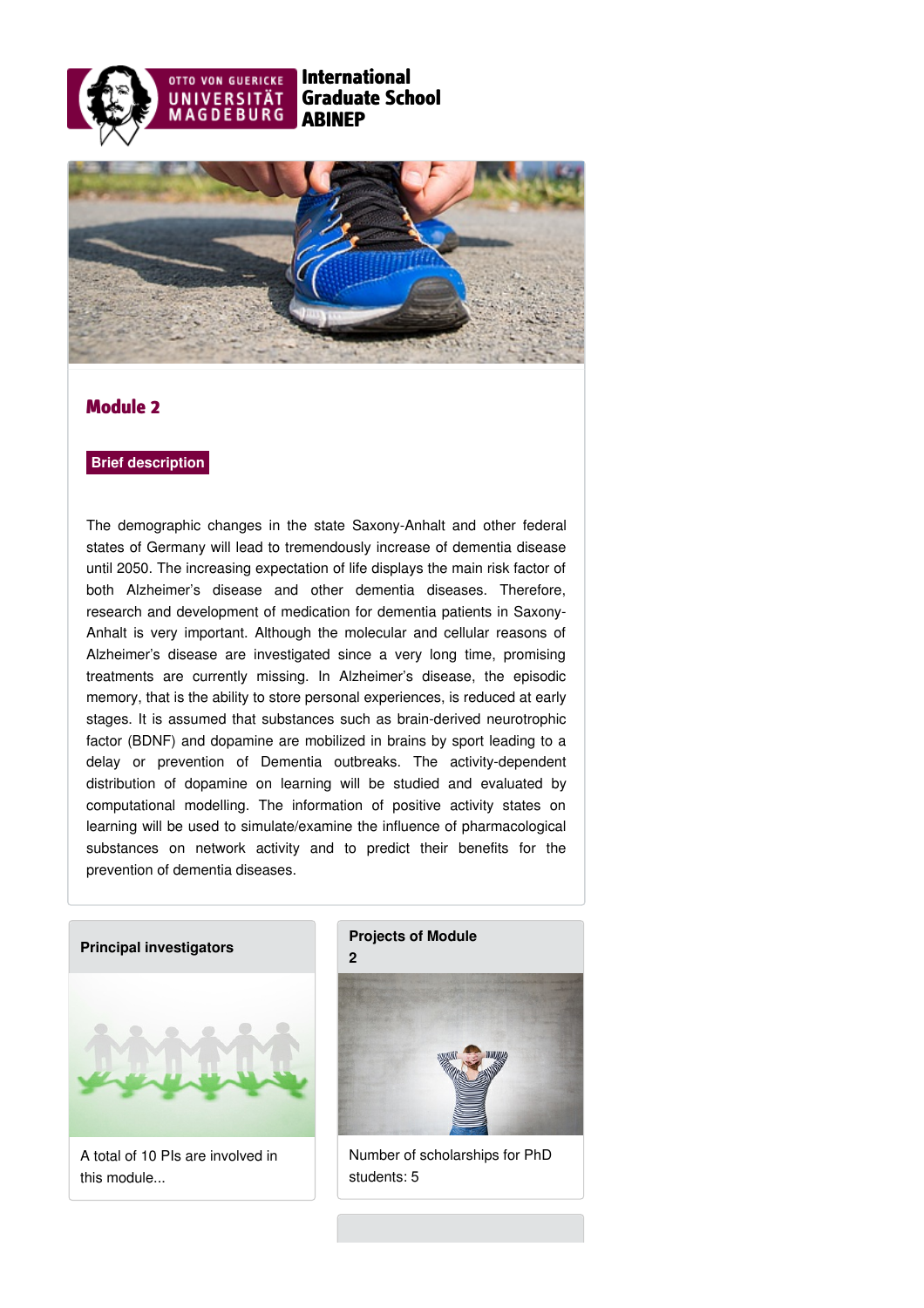



**From left to right:**

Vivekanandhan Viswanathan, Babak Khodaie, Evagelia Pollali, Ehsan Kakaei, Babak Saber Marouf

# **Institutions involved**



| <b>ABINEP</b>                                                       |
|---------------------------------------------------------------------|
| News                                                                |
| 2022-<br>$05 - 12$<br>Ann-<br>Kathrin<br>Meinshaı<br>PhD<br>Defense |
| 2022-<br>04<br>Alexande<br>Pausder:<br>PhD<br><b>Submissi</b>       |
| 2022-<br>03-17<br>Carla<br>Marcia                                   |